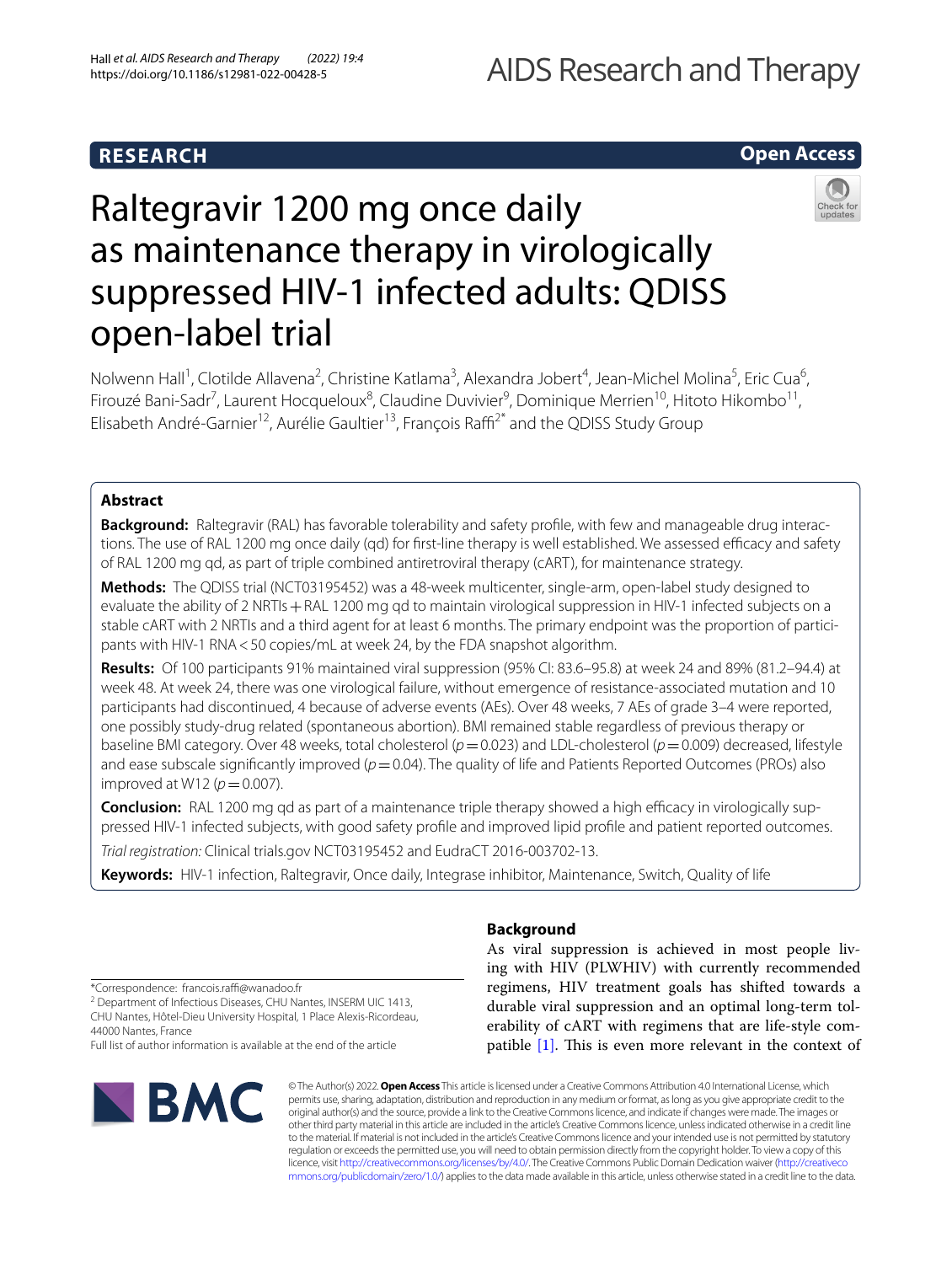Western countries, where approximately half of PLWHIV are older than 50 years, with a growing tribute of agerelated and non-HIV disease-related comorbidities, associated medications, and possible efects of longterm chronic exposure to cART [\[2\]](#page-5-1). Integrase strand transfer inhibitors (INSTIs), given their high antiviral potency and their favorable safety profle are now recommended, as the cornerstone of cART, in all HIV infected individuals [\[3\]](#page-5-2). Although bictegravir and dolutegravir are preferred among the INSTI class, there are not free of some concerns, such as weight gain, emergence of metabolic abnormalities and neuropsychiatric adverse events. Raltegravir (RAL), the frst INSTI, has high virological potency together with low drug-drug interaction, good safety profle, such as lipid, infammation and bone parameters  $[4]$ , but the twice-per-day (bid) dosing was a real constraint in the era of treatment simplifcation. In 2017, a new formulation of RAL 1200 mg  $(2 \times 600 \text{ mg})$ tablets) qd showed non inferior efficacy and similar safety to RAL 400 mg bid for previously untreated HIV-1 patients, in combination with other antiretroviral agents  $[5]$ . As no study has yet assessed the efficacy of a switch to RAL 1200 mg qd in patients virologically suppressed, we aimed, in this open-label, single-arm study, to assess the capacity of RAL 1200 mg qd combined with 2 nucleoside reverse transcriptase inhibitors (NRTIs) to maintain virological success in patients virologically suppressed.

# **Methods**

#### **Study design and participants**

QDISS study was a 48 weeks open-label, single-arm, prospective study, conducted in 17 clinical sites in France, designed to evaluate the ability of 2 NRTIs in association with RAL qd to maintain virological suppression in HIV-1 infected adults receiving a stable therapy with 2 NRTIs (tenofovir disoproxil fumarate (TDF)/ /lamivudine (3TC), tenofovir alafenamide (TAF)/emtricitabine (FTC) or abacavir (ABC)/3TC) and a third agent (including RAL 400 mg bid but less than 30% of the total cohort), for at least 6 months. Adults aged 18 years or older were eligible if they had plasma HIV-1 RNA<50 copies/mL for at least 6 months with no more than one blip (between 50 and 200 copies/mL) and no prior virological failure on INSTI or non-nucleoside reverse transcriptase inhibitor- based cART or on NRTI(s) onlytherapy. Additional inclusion criteria included absence of resistance to any antiretroviral drug except E138A/G/K/ Q/R/S or V179D in blood HIV-RNA or DNA, aspartate and alanine aminotransferase concentration below fve times the upper limit of normal, haemoglobin > 8  $g/dl$ , platelet count>50 000/mm3, estimated glomerular fltration rate by MDRD equation>50 mL/min. Women of childbearing potential had to have a negative pregnancy test at screening and to accept the use of contraceptive methods during the study. All participants had an indication to change their current triple cART for intolerance or prevention of toxicity, or presence of comorbidity justifying change of the  $3<sup>rd</sup>$  agent, or management of drugdrug interaction, or for patient's request to simplify or to improve regimen convenience. Patients with chronic hepatitis B infection were allowed in the study if their treatment included TDF or TAF.

### **Ethical considerations**

The study was conducted according to Good Clinical Practice. The protocol was approved by the Ethics Committee of Est III (17.04.06), and authorized by the French National Agency for the Safety of Medicines (ANSM 170133A-41). All participants gave written informed consent. The study was registered with ClinicalTrial.gov (NCT03195452).

### **Study procedures**

After enrolment, participants switched to RAL 1200 mg qd, while maintaining the same background 2 NRTIs. Participants were evaluated at baseline, weeks 4, 12, 24, 36, and 48. At all study visits, assessments were done for symptom-directed physical examinations, weight, adverse events and concomitant medications, and symptom-directed physical examinations were done. Laboratory tests included haematological analysis, serum chemistry and measures of plasma HIV-1 RNA at each visit, fasting glucose and lipid parameters and CD4 and CD8 cell counts at baseline, weeks 36 and 48. Protocoldefned virological failure (PDVF) was occurrence of 2 consecutive HIV-1 RNA≥50 copies/mL, the second specimen being taken within 1 to 4 weeks. Genotypic resistance testing was performed in case of PDVF on the confrmatory sample and interpreted following the ANRS algorithm for drug resistance-associated mutations, version 27 [\(http://www.hivfrenchresistance.org](http://www.hivfrenchresistance.org)). Adherence was assessed by visual scale, at day 0, weeks 24 and 48. Treatment satisfaction was assessed using two versions of the revised HIV Treatment Satisfaction Questionnaire (HIVTSQ): the HIVTSQs (status version) at baseline, week 24 and 48 and the HIVTSQc (change version) at week 24  $[6, 7]$  $[6, 7]$ . Two subscale measured general satisfaction/clinical and lifestyle/ease satisfaction. The HIVTSQs measured change in within-participant treatment satisfaction over time, a higher score indicating greater improvement in treatment satisfaction (total treatment score ranging from 0 to  $66$ ). The HIVTSQc compared participants' views of their current RAL 1200 mg qd-including therapy with their prior treatment (score range from  $-$  33 to 33). Health-related quality of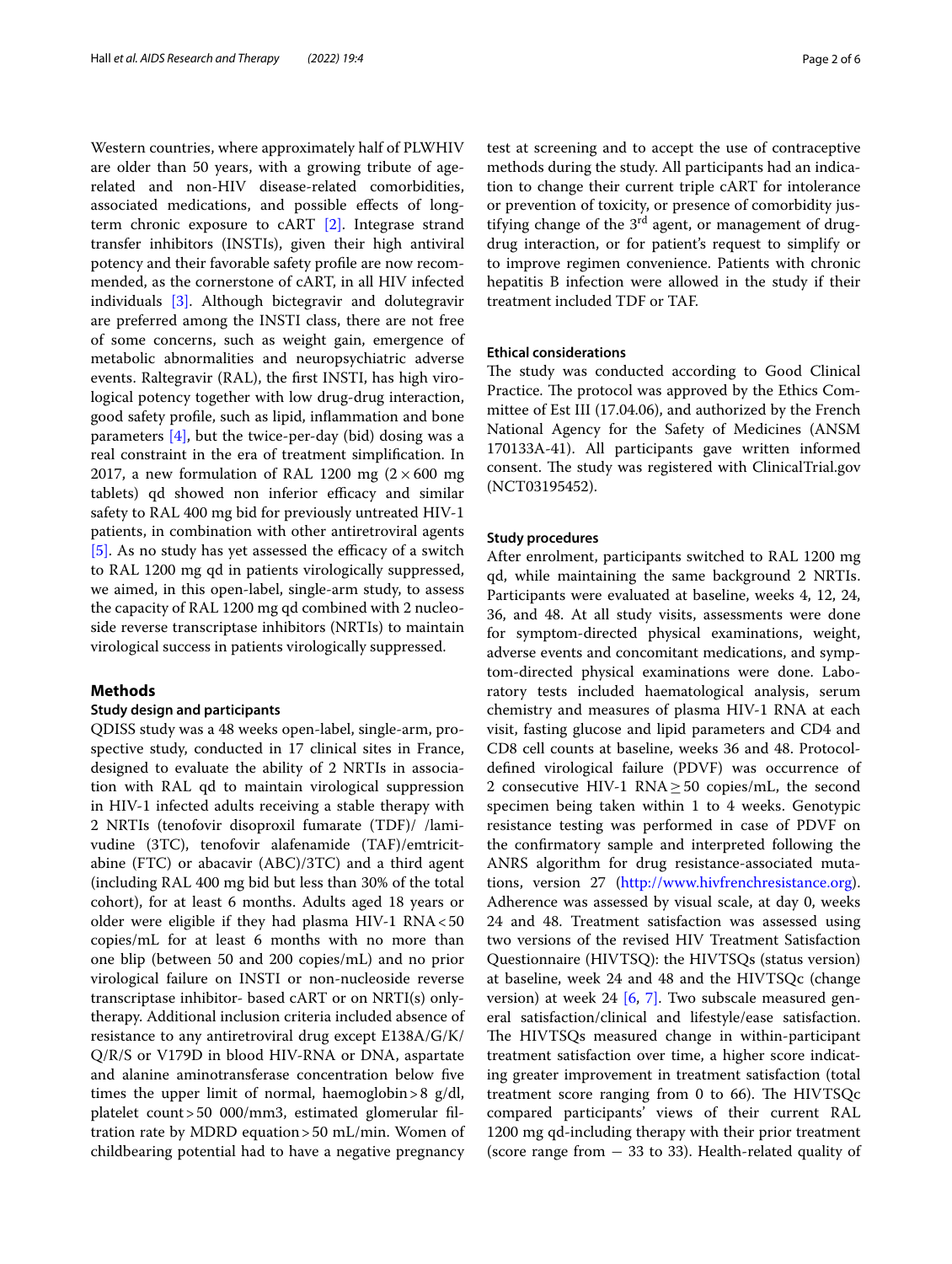life was assessed by the PROQOL-HIV self-administered questionnaire [\[8\]](#page-5-7), at day 0, weeks 12 and 48.

### **Study endpoints**

The primary endpoint was the proportion of participants with HIV-1 RNA<50 copies/mL at week 24, by the US FDA snapshot algorithm. This endpoint was set at W24 in order to discuss the possibility to halt the study if the lower 95% CI of the success rate was <80%. Secondary endpoints were safety and tolerability, virological suppression at week 48, emergence of resistance mutations in case of PDVF, adherence, patient satisfaction, quality of life and patient reported outcomes (PROs).

# **Statistical analysis**

A sample size of 94 patients was required to give a 85% probability of rejecting a baseline response rate of 80% with an exact 5% one-sided signifcance test when the true response rate is 90%. To take into account patients with consent withdrawal or lost to follow-up (5%), 100 patients had to be enrolled. All patients who received at least one dose of study medication were included in the analysis. No data imputation was performed for secondary endpoint analysis. Baseline variables were described, for all patients, by numbers and percentages for categorical variables and means and standard deviation (sd) for quantitative variables. The proportion of patients with plasma HIV-1 RNA<50 copies/mL, by the US FDA snapshot algorithm, at week 24 was estimated with 95% exact confdence interval. Changes in biological parameters or questionnaire scores were analysed using paired Student's tests. All analyses were conducted with software R v3.6.0 (R Foundation for Statistical Computing, Vienna, Austria).

# **Results**

From November 2017 to April 2019, 100 subjects were enrolled out of 122 screened individuals, in 17 centers (Fig. [1](#page-2-0)). Participants' baseline characteristics are shown in Table [1](#page-3-0). At screening, 18% of participants were receiving a single tablet regimen. Reason for switching their current cART were intolerance or prevention of toxicity

<span id="page-2-0"></span>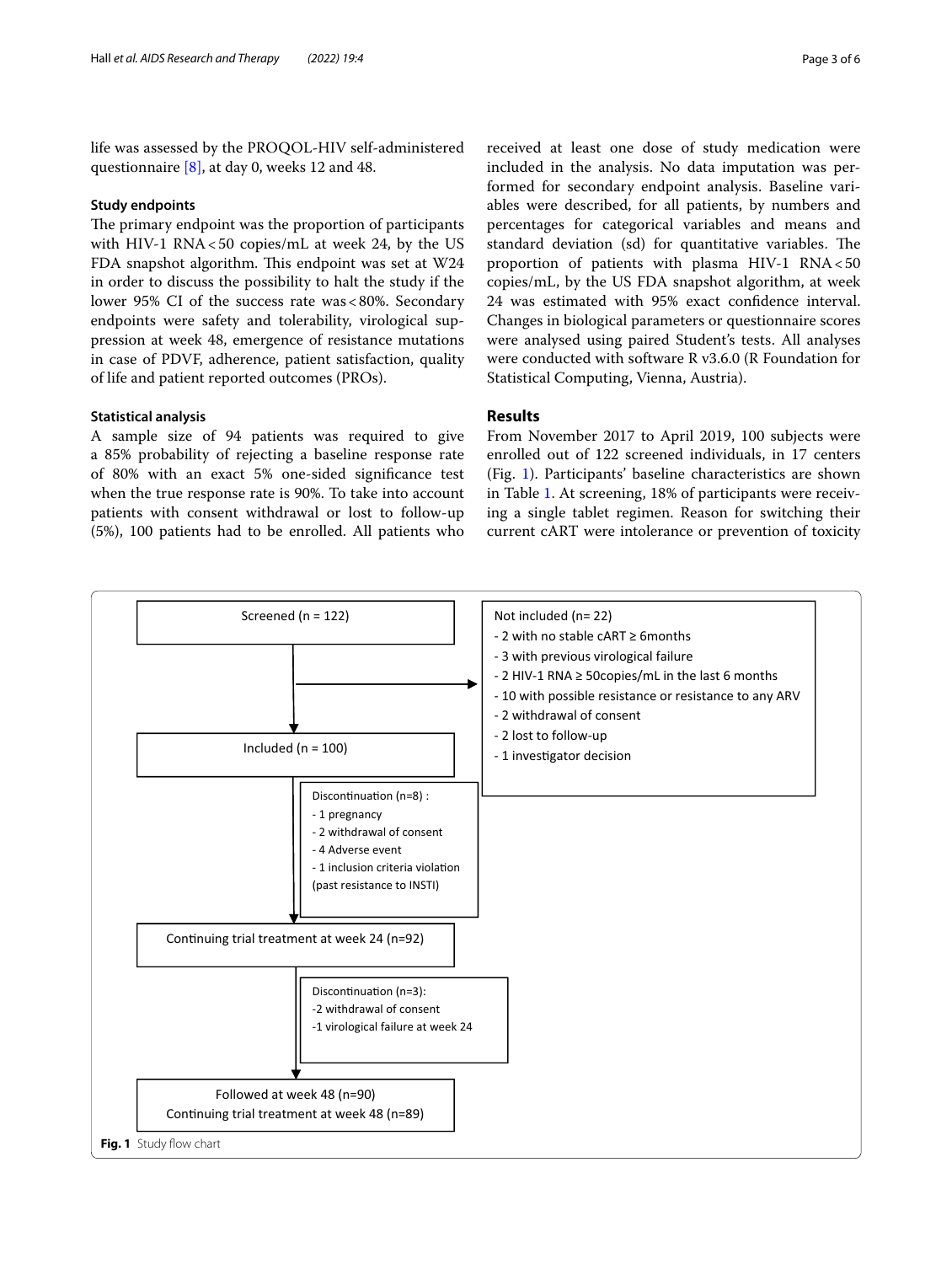### <span id="page-3-0"></span>**Table 1** Baseline characteristics of the patients

| Characteristic                                                        | $n = 100$           |
|-----------------------------------------------------------------------|---------------------|
| Male, n (%)                                                           | 77 (77)             |
| Age (years), median (IQR)                                             | 47 (40-58)          |
| Origin, n (%)                                                         |                     |
| Caucasian                                                             | 61 (61%)            |
| Sub-saharian africa                                                   | 32 (32%)            |
| Others                                                                | 7(7%)               |
| Time since HIV diagnosis (years), median (IQR)                        | $10.3(5-17)$        |
| CDC classification, n (%)                                             |                     |
| Α                                                                     | 62 (62%)            |
| B                                                                     | 14 (14%)            |
| $\overline{C}$                                                        | 24 (24%)            |
| CD4 nadir cell count (cells/mm <sup>3</sup> ), median (IQR), $n = 99$ | 233 (122-372)       |
| CD4 cell count at screening (cells/mm <sup>3</sup> ), median (IQR)    | 642 (473-875)       |
| Antiretroviral therapy duration (years), median (IQR)                 | $8.5(4.7-14.5)$     |
| Duration of last ARV therapy (years), median (IQR)                    | $3.3(1.6-5.6)$      |
| ARV therapy at screening, n (%)                                       |                     |
| 2 NRTIs + Protease inhibitor                                          | 40 (40%)            |
| 2 NRTIs + 1 NNRTI                                                     | 13 (13%)            |
| 2 NRTIs + 1 INSTI                                                     | 47 (47%)            |
| 2NRTIs + RAL BID                                                      | 32 (32%)            |
| Active hepatitis co-infection, n (%)                                  |                     |
| Hepatitis B virus (Positive HBs Ag)                                   | 5(5%)               |
| Hepatitis C virus (Positive RNA)                                      | $0(0\%)$            |
| BMI (kg/m <sup>2</sup> ), mean ( $\pm$ sd)                            | 26.6(5.6)           |
| Creatinine ( $\mu$ mol/l), mean ( $\pm$ sd), n = 99                   | $82 (\pm 17.12)$    |
| eGFR (MDRD) (mL/min), mean $(\pm sd)$ , n = 99                        | 95.70 (± 23.67)     |
| Total cholesterol (mmol/L), mean $(\pm sd)$ , n = 98                  | 4.76 $(\pm 0.95)$   |
| LDL cholesterol (mmol/L), mean $(\pm sd)$ , n = 95                    | $2.86 (\pm 0.73)$   |
| HDL cholesterol (mmol/L), mean $(\pm sd)$ , n = 96                    | $1.32 \ (\pm 0.54)$ |
| Triglycerides (g/l) mean $(\pm sd)$ , n = 98                          | $1.43 \ (\pm 0.88)$ |
| Glycaemia (mmol/L), mean $(\pm sd)$ , n = 85                          | 5.33 $(\pm 1.28)$   |

in 34% of participants, presence of comorbid condition justifying change of the 3rd agent in 13%, drug-drug interactions in 4% and patient's request in 52%. The proportion of patients who maintained HIV-1 RNA<50 copies/mL in the ITT analysis was 91% (95% CI: 83.6–95.8) at week 24, and 89% (81.2–94.4) at week 48. Overall, only one subject experienced PDVF, at week 24, with plasma HIV-1 RNA of 69,000 and 290 copies/mL on frst and confrmatory samples, respectively. On confrmatory sample, there was no emergence of resistance-associated mutation to RAL or NRTIs on genotype testing. Over the 48 weeks of the study, 10 treatment discontinuations occurred for reasons other than PDVF (consent withdrawal,  $n=4$ , major violation of entry criteria,  $n=1$ , pregnancy,  $n=1$ , adverse event,  $n=4$ ). Thus, the success rate of the strategy was  $94.7\%$  (95% CI=88.0–98.3) at week 48.

During the total 48 weeks follow-up, a total of 7 adverse events of grade 3–4 were reported, one possibly related to study drug (spontaneous miscarriage at week 8); 4 of these 7 events were classifed as serious (acute HCV infection (1), traumatic bone fracture (1), hematemesis (1), miscarriage (1)). Most frequent AEs, occurring in>10% of participants, were gastrointestinal, musculoskeletal, neuropsychiatric disorders, infections and infestations, and respiratory disorders. Reasons for discontinuation because of treatment-related adverse events were gastro-intestinal side effects ( $n=2$ , at week 1 and week 4), gastrointestinal disorder and headache  $(n=1, at week 6)$ , insomnia, nightmare and arthralgias  $(n=1,$  at week 4). BMI remained stable (mean change at W48: 0.15  $(\pm 1.23)$   $p=0.28$ ) regardless of previous therapy (RAL or ARV therapy without RAL) or baseline BMI category. Mean total cholesterol and LDL-cholesterol significantly decreased at W48 ( $-$  0.21 mmol/L ( $\pm$  0.84),  $p=0.023$ ; and  $-0.19$  mmol/l ( $\pm 0.66$ )  $p=0.009$ , respectively). There were no significant changes in triglycerides, HDL-cholesterol and glycaemia at week 48 (mean change:  $-$  0.08 ( $\pm$  0.67),  $p$  = 0.3; 0.01 ( $\pm$  0.26),  $p$  = 0.61, and 0.22 ( $\pm$ 1.03),  $p = 0.081$ , respectively). Renal parameters were unchanged. Median increase in CD4 cell count at week 48 was 50 cells/mm  $[3]$  (IQR:  $-$  33 to 142;  $p < 0.001$ ).

Adherence to cART was high (97% intake) and stable throughout the 48 weeks follow-up. At baseline, patient global satisfaction (evaluated by the HIVTSQs) was high and remained unchanged until week 48 (mean change =  $0.81 \pm 9.06$  *p* = 0.42). The lifestyle and ease subscale signifcantly improved between baseline and week 48 (mean change= $0.88 \pm 3.86$ );  $p=0.04$ . Participants mostly preferred the new regimen, with a total satisfaction change score (HIVTSQc) of 21.3 ( $\pm$ 11.79) at week 24. The quality of life and PROs, improved from baseline to week 12 with total score of  $47/100 \ (\pm 15.10)$  and 50/100 ( $\pm$ 14.46) respectively ( $p$ =0.007). There was also improvement in the body change dimension  $(p=0.034)$ , and the treatment impact dimension  $(p=0.001)$ . No signifcant diference was observed for other PROs, and between baseline and week 48, for any PRO.

# **Discussion**

Our study showed the high efficacy and safety of switching to a triple therapy based on 2 NRTIs plus RAL 1200 mg qd in virologically suppressed patients. At both weeks 24 and 48, maintenance of HIV-1 RNA < 50 copies/mL by FDA snapshot analysis was around 90% with the lower margin of 95% CI above the predefned 80% value. RAL 1200 mg qd demonstrated non-inferiority to RAL 400 mg bid, each combined with emtricitabine and tenofovir disoproxil fumarate in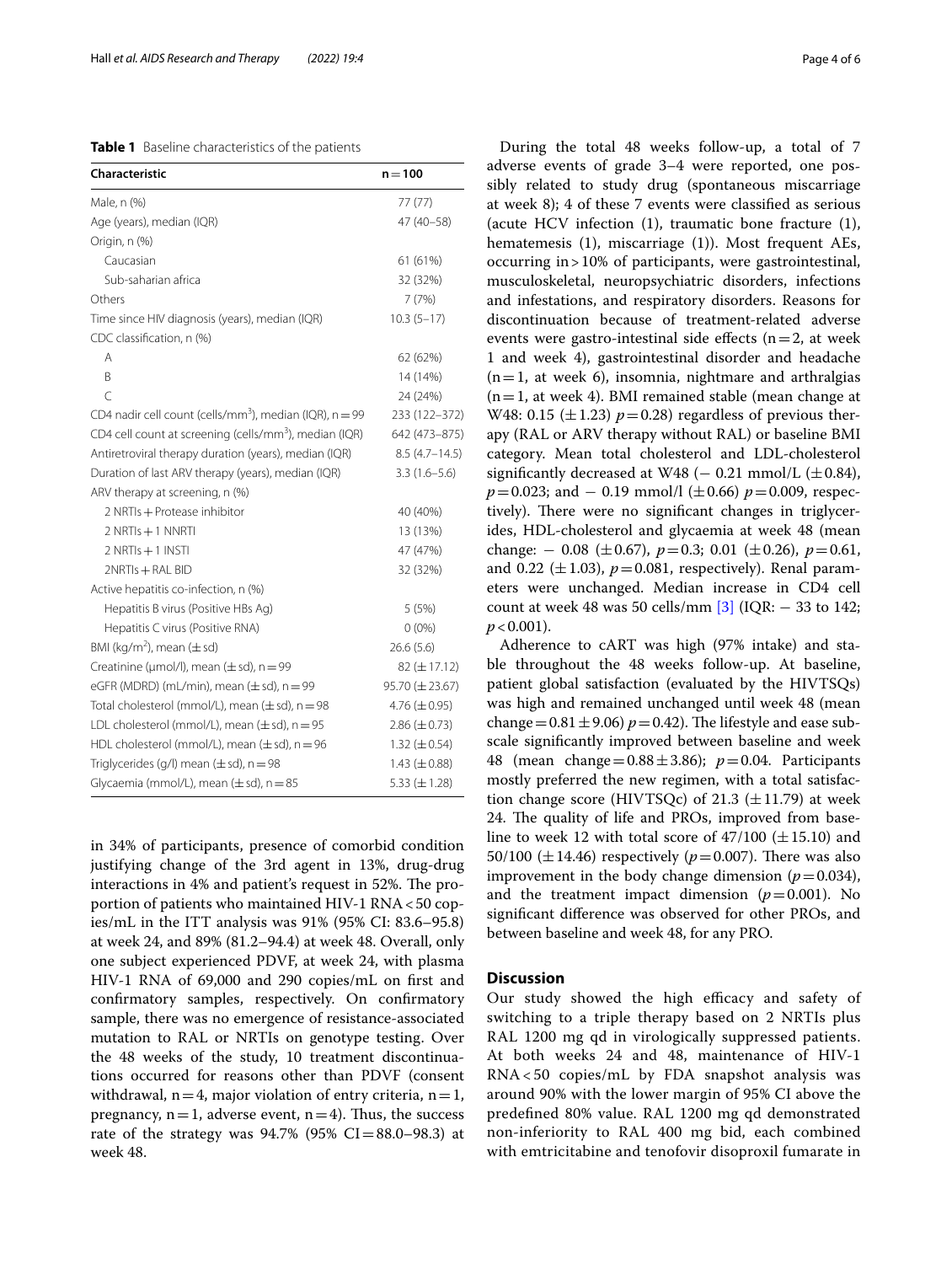previously untreated HIV-1 patients [\[5\]](#page-5-4). Despite high virological efficacy, irrespective of baseline viral load, excellent tolerability and safety profle, and low potential for drug interactions, the small risk of resistance emergence (0.2% to 1.4% of patients in RAL 400 mg bid studies [\[5](#page-5-4), [9,](#page-5-8) [10\]](#page-5-9), and in 0.9% of patients with RAL 1200 mg qd  $[11]$ , at week 96) has led to prefer more recent INSTIs, namely bictegravir and dolutegravir for frst-line cART [\[1](#page-5-0), [2\].](#page-5-1) In virologically suppressed patients, bictegravir-based and dolutegravir-based combinations have also demonstrated very high efficacy and good safety  $[12, 13]$  $[12, 13]$ . The SWITCHMRK and SPIRAL studies enrolled patients having sustained virological suppression on ritonavir-boosted protease inhibitor-based therapy with or without prior virological failure and demonstrated that in those with no history of virological failure, switching to RAL 400 mg bid, while continuing background therapy, was associated with > 90% rate of maintenance of virological suppression [\[14,](#page-5-13) [15\].](#page-5-14) No INSTI resistance was evidenced after 48 weeks of switch to RAL 400 mg bid in the SPIRAL study  $[15]$ . Our study is the first to show the high efficacy of switching to RAL 1200 mg qd plus 2 NRTIs in virologically suppressed patients with no history of prior virological failure to NRTI-based regimens. Overall, strategy success of the 2 NRTIs plus RAL 1200 mg qd switch was 95% at week 48, with only 1% of virological failure, concomitant with a poor transient nonadherence without emergence of resistance, and 4% of discontinuation for low grade adverse events. Of note, there was only 1 case (1%) of discontinuation for neuropsychiatric disorder. Discontinuation of RAL bid because of neuropsychiatric adverse events has been reported to be < 1%  $[16]$ . This is lower than the rate of discontinuation for neuropsychiatric adverse events with dolutegravir plus 2 NRTIs, that has been reported between 1.7 and 6% at 1 year  $[16, 17]$  $[16, 17]$  $[16, 17]$ . In addition, there was no signifcant weight or BMI changes after RAL 1200 mg qd switch and fasting lipid total cholesterol and LDL-cholesterol improved, confrming the neutral metabolic profle of RAL compared to protease inhibitors or TAF-containing regimens [\[18](#page-5-17), [19\]](#page-5-18). Issues on weight gain increase have been recently raised following bictegravir or dolutegravir initiation, especially in previously untreated persons but also in the setting of switch for maintenance, while RAL has minimal efect [\[20](#page-5-19), [21\].](#page-5-20) No BMI change was seen in the subgroup of patients switched form a non-RAL regimen, adding further evidence of diferentiation of RAL within the INSTI class. This should be interpreted cautiously as, in our study, participants were mainly Caucasian male with a normal baseline BMI. Improvement in PROs and of quality of life are particularly noteworthy, in the

context of chronic asymptomatic disease, in relation to the good tolerability of RAL 1200 mg qd, even though this regimen implies 3 pills once a day. Participants also mostly preferred their new regimen.

Our study have some limitations, including the absence of a control group, which in terms of impact on metabolic parameters (lipids, glycemia, BMI) may limit the interpretation of the observed changes over time. Although absence of a comparator group precludes any formal conclusion, efficacy rate of 89% is at the same level as for other INSTIs as maintenance switch strategy. Second, the magnitude of patients' satisfaction might have been biased by the open label design of the study and by the request for a change of cART by patients themselves in 52% of cases. Also, because of the diversity of prior cART regimen, we could not assess changes in PROs according to previous regimen.

In conclusion, results of our study position RAL 1200 mg qd as an alternative option to bictegravir or dolutegravir as INSTI plus 2 NRTIs switch in virologically suppressed patients.

#### **Acknowledgements**

We thank the QDISS study participants, as well as the caregivers and staff of all the centers taking part in the study. We thank the Nantes university hospital and his research department staff. We thank Martin Duracinsky who kindly provided the PROQOL HIV questionnaire.

Members of the QDISS study group (in addition to authors): Dr Olivier Bol‑ lengier, Dr Thomas Guimard, Dr Sophie Leautez (Centre hospitalier départemental de Vendée, La Roche sur Yon), Dr Sophie Blanchi (Centre hospitalier Le Mans), Dr Agathe Becker, Dr Laurent Cotte, Professor Tristan Ferry, Dr Thomas Perpoint , Dr Marie-Anne Trabaud (Hôpital Croix-Rousse, Lyon), Laetitia Biron, Professor Virginie Ferré, Dr Laurent Flet, Dr Véronique Reliquet, Audrey Rodalec, Christèle Volteau (CHU Hotel-Dieu, Nantes), Sophie Breaud, Dr Pascal Puglièse, Professor Eric Rosenthal (Hôpital L'Archet, Nice), Barbara De Dieuleveult, Dr Thierry Prazuck (CHR Orléans), Dr Antoine Bachelard, Sylvie Legac, Professor Yazdan Yazdanpanah (Hôpital Bichat-Claude Bernard, Paris), Professor Jade Ghosn, Myriam Kalambay, Dr Laurence Slama, Professor Jean-Paul Viard (Hôpial Hotel-Dieu, Paris), Dr Jérémy Lourenco (Hôpital Necker, Paris), Dr Nadine Ktorza, Dr Romain Palich, Dr Luminita Schneider (Hôpital Pitié-Salpétrière, Paris) , Dr Alexandre Aslan, Dr Mariagrazia Tateo, Dr Jeremy Zeggagh (Hôpital Saint-Louis, Paris), Dr Véronique Brodard, Dr Maxime Hentzien, Isabelle Kmiec, Dr Yohan N'Guyen (CHU Reims), Dr Faïza Ajana, Dr Laurence Bocket, Dr Thomas Huleux, Dr Agnes Meybeck (Hôpital Tourcoing).

#### **Authors' contributions**

NH, CA, AJ, AG and FR participated in the design of the study protocol and data collection. AG performed the data management and statistical analyses. NH, CA, CK, JMM, EC, FBS, LH, CD, DM, HH, EAG and FR enrolled patients in the study and contributed to follow-up. NH and FR wrote the frst manuscript draft. All authors participated in interpretation of the data and writing of the final manuscript and all authors approved the final manuscript. FR was responsible for the overall supervision of the study. All authors read and approved the fnal manuscript.

# **Funding**

The research department of Nantes University Hospital, monitored the study, collected and analysed the data. The authors had full access to the data and interpreted the results. The Nantes University Hospital was the promotor. This research was carried out with the support of MSD France. MSD France had no role in trial design, data collection, monitoring, management and analysis or writing of the manuscript.